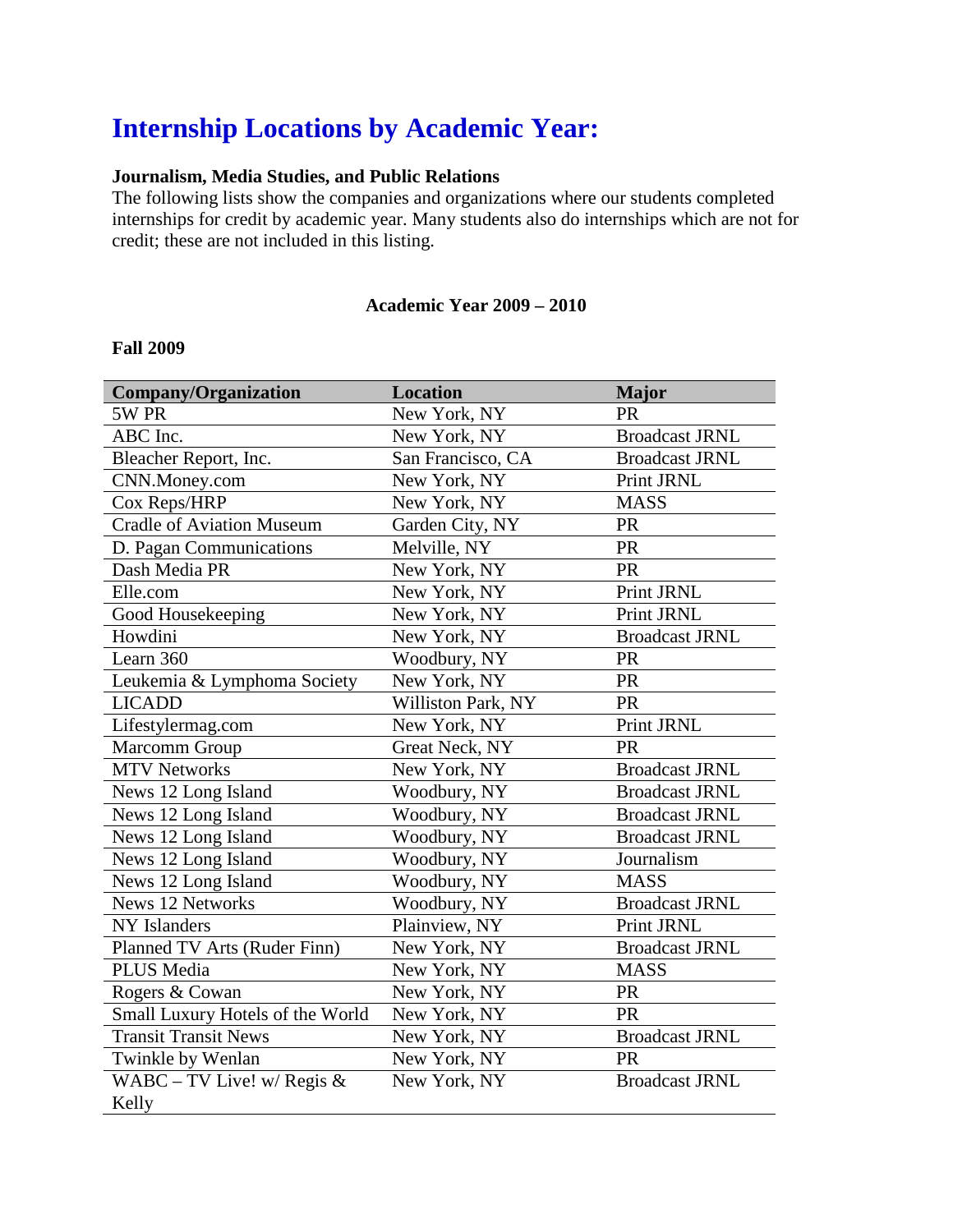| Company/Organization | Location     | Major      |
|----------------------|--------------|------------|
| Winthrop Hospital    | Mineola, NY  | PR         |
| Women's Daily        | New York, NY | Print JRNL |

## **Spring 2010**

| <b>Company/Organization</b>         | <b>Location</b>  | <b>Major</b>          |
|-------------------------------------|------------------|-----------------------|
| <b>1050 ESPN</b>                    | New York, NY     | <b>Broadcast JRNL</b> |
| 94.3 Radio Long Island              | Farmingdale, NY  | <b>Broadcast JRNL</b> |
| 95.5 WPLI                           | New York, NY     | <b>Broadcast JRNL</b> |
| American Media                      | New York, NY     | <b>PR</b>             |
| Backstage.com                       | New York, NY     | Print JRNL            |
| <b>Baeble Music</b>                 | New York, NY     | Print JRNL            |
| <b>CBS</b> News                     | New York, NY     | <b>Broadcast JRNL</b> |
| <b>CBS</b> Radio                    | New York, NY     | <b>MASS</b>           |
| <b>CNN</b>                          | New York, NY     | <b>Broadcast JRNL</b> |
| Conde Nast - Teen Vogue             | New York, NY     | Print JRNL            |
| <b>Conde Nast</b>                   | New York, NY     | Print JRNL            |
| Connelly & McLaughlin               | New York, NY     | <b>PR</b>             |
| <b>DeVries Public Relations</b>     | New York, NY     | PR                    |
| Didit                               | New York, NY     | <b>PR</b>             |
| DScribed Inc.                       | West Babylon, NY | <b>PR</b>             |
| Epic Records                        | New York, NY     | <b>MASS</b>           |
| Epic/SONY                           | New York, NY     | <b>PR</b>             |
| Fox News Channel                    | New York, NY     | <b>Broadcast JRNL</b> |
| Fox News                            | New York, NY     | <b>Broadcast JRNL</b> |
| Fox News                            | New York, NY     | <b>Broadcast JRNL</b> |
| <b>Frank PR</b>                     | New York, NY     | <b>PR</b>             |
| Fresh Air Fund                      | New York, NY     | <b>PR</b>             |
| <b>FUSE</b>                         | New York, NY     | <b>MASS</b>           |
| G2 Worldwide                        | New York, NY     | <b>PR</b>             |
| <b>Girl Scouts of Nassau County</b> | Garden City, NY  | <b>PR</b>             |
| Hearst Digital Media                | New York, NY     | Journalism            |
| <b>Hearst Magazines</b>             | New York, NY     | PR                    |
| Hearst                              | New York, NY     | Print JRNL            |
| IFC/Independent Film Channel        | New York, NY     | <b>MASS</b>           |
| J9 PR                               | Massapequa, NY   | <b>PR</b>             |
| <b>JVC</b> Broadcasting             | Ronkonkoma, NY   | <b>Broadcast JRNL</b> |
| L.I. Bride & Groom                  | Westbury, NY     | Journalism            |
| L.I. Herald                         | Garden City, NY  | Journalism            |
| L.I. Radio Group                    | Farmingdale, NY  | Print JRNL            |
| Ladies' Home Journal                | New York, NY     | Journalism            |
| Lippin Group                        | New York, NY     | <b>PR</b>             |
| Long Island Herald                  | Garden City, NY  | Journalism            |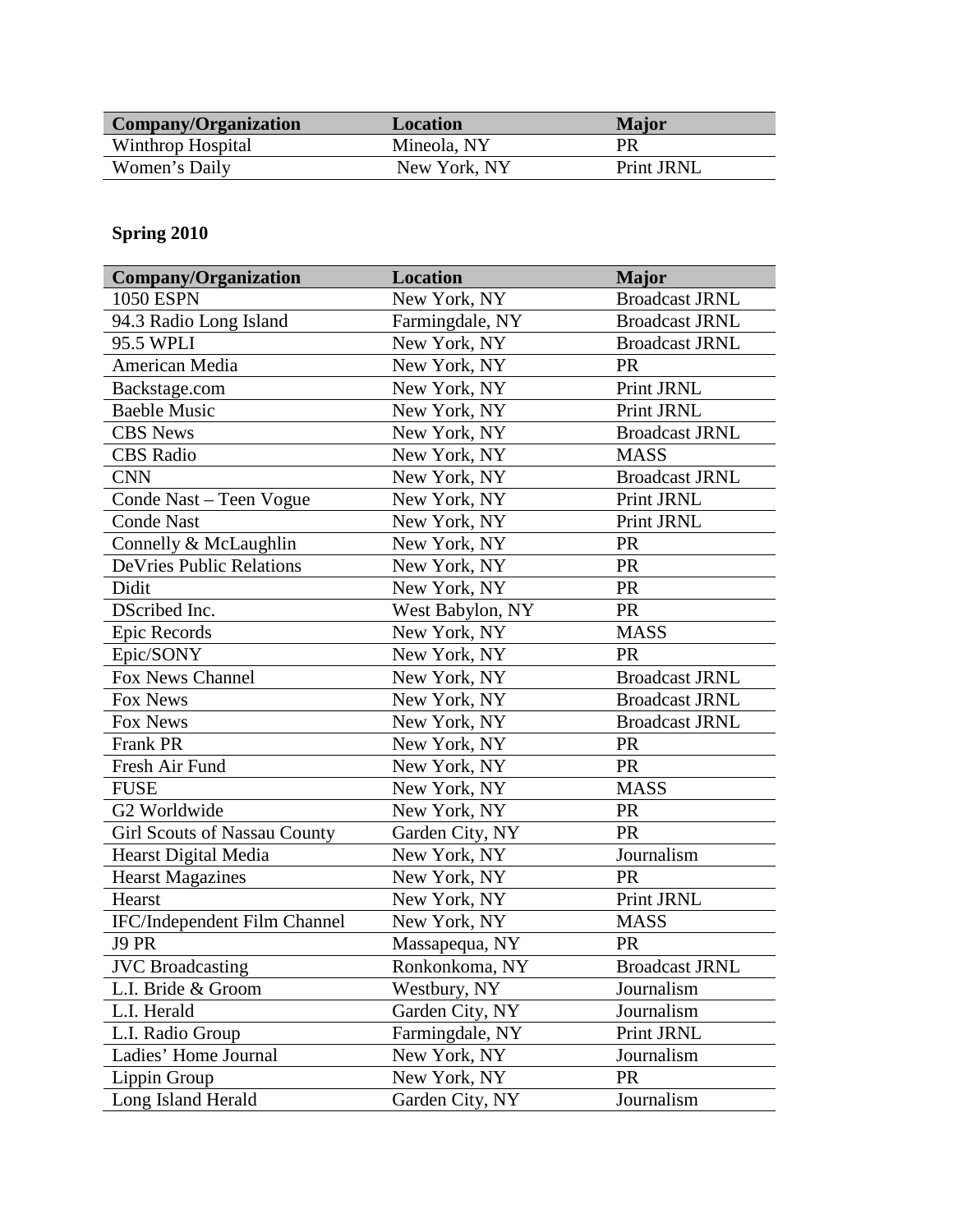| <b>Company/Organization</b>  | <b>Location</b>      | <b>Major</b>          |
|------------------------------|----------------------|-----------------------|
| <b>Madison Square Garden</b> | New York, NY         | <b>MASS</b>           |
| <b>Merrick Patch</b>         | East Islip, NY       | Journalism            |
| Merrick Patch                | East Islip, NY       | Journalism            |
| Moderne Media                | Rockville Center, NY | <b>MASS</b>           |
| <b>MSNBC</b>                 | New York, NY         | <b>Broadcast JRNL</b> |
| <b>MTV Networks</b>          | New York, NY         | PR                    |
| <b>MTV Networks</b>          | New York, NY         | PR                    |
| <b>MTV News</b>              | New York, NY         | <b>Broadcast JRNL</b> |
| NassauNewsLive.com           | Hofstra Univ.        | Journalism            |
| <b>NBC</b> Universal         | New York, NY         | Journalism            |
| News 12 Long Island          | Woodbury, NY         | <b>Broadcast JRNL</b> |
| News 12 Long Island          | Woodbury, NY         | <b>Broadcast JRNL</b> |
| News 12 Long Island          | Woodbury, NY         | <b>Broadcast JRNL</b> |
| News 12 Long Island          | Woodbury, NY         | <b>MASS</b>           |
| News 12                      | Woodbury, NY         | Journalism            |
| NewsHub                      | Hofstra Univ.        | <b>Broadcast JRNL</b> |
| NJ Nets                      | East Rutherford, NJ  | <b>Broadcast JRNL</b> |
| Non Productive Network       | Clifton, NJ          | Journalism            |
| NY Mets                      | Flushing, NY         | <b>PR</b>             |
| NY1 News                     | New York, NY         | <b>Broadcast JRNL</b> |
| Patch.com                    | Garden City, NY      | Print JRNL            |
| <b>Platinum Envisions</b>    | Bronx, NY            | <b>PR</b>             |
| Playbill.com                 | Woodside, NY         | Print JRNL            |
| Rainbow Media - IFC          | New York, NY         | <b>PR</b>             |
| <b>Rubenstein Associates</b> | New York, NY         | PR                    |
| Seventeen Magazine           | New York, NY         | Print JRNL            |
| SociaLite Life               | Chicago, IL          | Journalism            |
| Sports Radio 66 WFAM         | New York, NY         | <b>Broadcast JRNL</b> |
| SportsNet                    | New York, NY         | Journalism            |
| The Massapequa Post          | Massapequa, NY       | Print JRNL            |
| The Rachel Ray Show          | New York, NY         | <b>PR</b>             |
| Town of No. Hempstead        | Hempstead, NY        | <b>MASS</b>           |
| <b>Transit Transit News</b>  | Brooklyn, NY         | <b>Broadcast JRNL</b> |
| Viacom                       | New York, NY         | <b>PR</b>             |
| Victoria's Secret            | New York, NY         | <b>PR</b>             |
| Wenner Media                 | New York, NY         | <b>PR</b>             |
| Zimmerman Edelson            | Great Neck, NY       | <b>PR</b>             |

## **Summer 2010**

| Company/Organization | Location        | Major |
|----------------------|-----------------|-------|
| 1800flowers.com      | Carle Place, NY | PR    |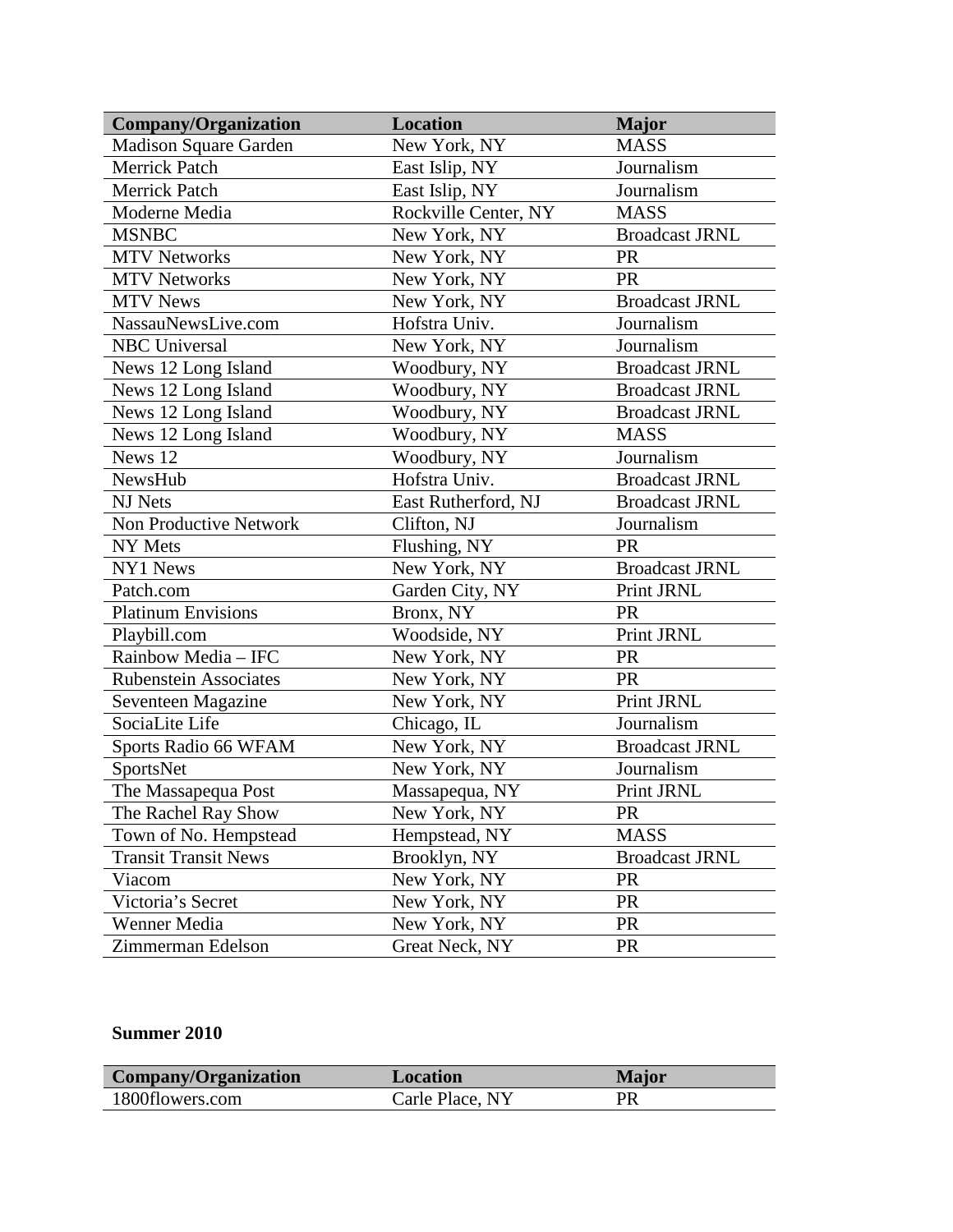| <b>Company/Organization</b>         | <b>Location</b>        | <b>Major</b>          |
|-------------------------------------|------------------------|-----------------------|
| <b>5W Public Relations</b>          | New York, NY           | <b>PR</b>             |
| <b>Adam Friedman Associates</b>     | New York, NY           | <b>PR</b>             |
| <b>Allied Integrated Marketing</b>  | New York, NY           | <b>PR</b>             |
| <b>Allure Magazine</b>              | New York, NY           | Journalism            |
| Always a Bridesmaid                 | Bayside, NY            | <b>PR</b>             |
| American Diabetes Assoc.            | Bala Cynwyd, PA        | <b>PR</b>             |
| <b>American Red Cross - Greater</b> | Manchester, NH         | <b>PR</b>             |
| Manchester                          |                        |                       |
| <b>Auster Capital</b>               | Jersey City, NJ        | <b>PR</b>             |
| <b>Big Bros/Big Sisters</b>         | Levittown, NY          | <b>PR</b>             |
| <b>Bluesky PR</b>                   | New York, NY           | <b>PR</b>             |
| <b>CBS</b> Radio                    | New York, NY           | <b>Broadcast JRNL</b> |
| <b>Clear Channel Radio</b>          | New York, NY           | <b>Broadcast JRNL</b> |
| Coburn Comm.                        | New York, NY           | <b>PR</b>             |
| Comcast SportsNet - Bay Area        | San Francisco, CA      | <b>Broadcast JRNL</b> |
| <b>Conde Nast Publications</b>      | New York, NY           | <b>PR</b>             |
| Crohn's & Colitis Foundation        | Garden City, NY        | <b>PR</b>             |
| Cushman & Assoc.                    | Philadelphia, PA       | <b>PR</b>             |
| Details Magazine                    | New York, NY           | Print JRNL            |
| Directorship                        | Boston, MA             | Print JRNL            |
| Early Years Institute               | Plainview, NY          | <b>MASS</b>           |
| <b>EMI</b> Music                    | New York, NY           | <b>MASS</b>           |
| Emmis Comm. - WQHT/HOT 97           | New York, NY           | <b>PR</b>             |
| Forbes Magazine                     | New York, NY           | Journalism            |
| Girls Inc.                          | New York, NY           | <b>PR</b>             |
| <b>Herald Newspapers</b>            | Garden City, NY        | Print JRNL            |
| <b>Iris Fields</b>                  | New York, NY           | <b>PR</b>             |
| Killer Cool Entertainment           | Poughkeepsie, NY       | <b>Broadcast JRNL</b> |
| Korn Hynes Communication            | Morristown, NJ         | <b>PR</b>             |
| L.I. Lizards                        | Huntington Station, NY | <b>Broadcast JRNL</b> |
| Major League Lacrosse               | Boston, MA             | <b>Broadcast JRNL</b> |
| Massapequa Post                     | Massapequa, NY         | Journalism            |
| MLB.com                             | New York, NY           | <b>Broadcast JRNL</b> |
| <b>NASDAQ OMX Group</b>             | New York, NY           | <b>PR</b>             |
| Nassau Herald                       | East Meadow, NY        | Print JRNL            |
| News 12 Interactive                 | Woodbury, NY           | Print JRNL            |
| Newsday                             | Melville, NY           | Journalism            |
| NY Mets                             | Flushing, NY           | <b>PR</b>             |
| O & M Co.                           | New York, NY           | PR                    |
| Patch Media Company                 | Mt. Vernon, NY         | Print JRNL            |
| Patch.com                           | East Islip, NY         | <b>Broadcast JRNL</b> |
| Rogers & Cowan                      | New York, NY           | <b>PR</b>             |
| Rogers & Cowan                      | New York, NY           | <b>PR</b>             |
| <b>SIRIUS XM</b>                    | New York, NY           | <b>Broadcast JRNL</b> |